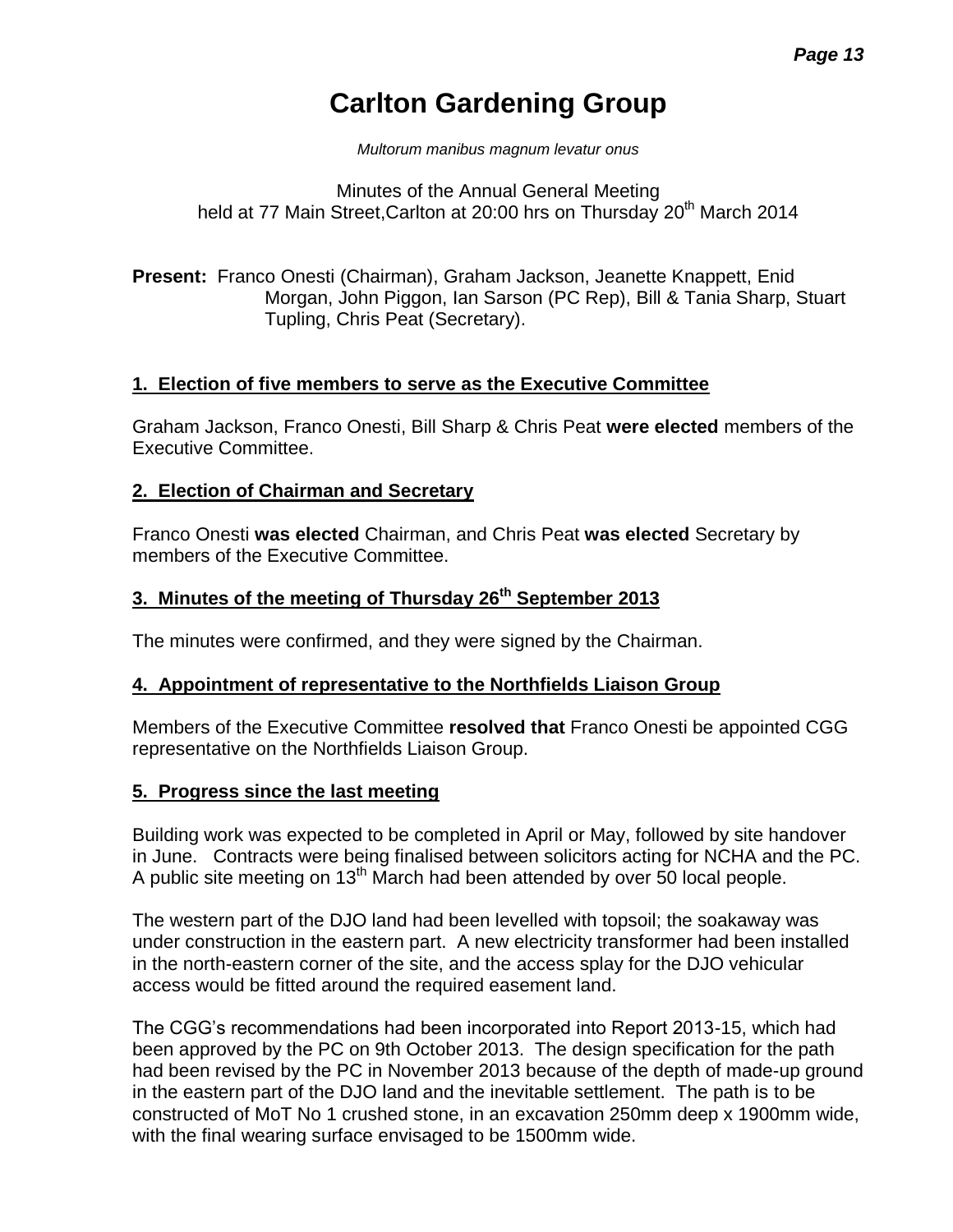Detailed costings had been prepared, and an application to the A4A grant fund submitted in January. This application had not been successful, and no other sources of grant funding had been identified, so the PC would be responsible for the full cost of the DJO Project. Some local companies were known to provide help in kind for community projects, and these sources would be investigated. Some costs could be trimmed, and some non-essential items omitted or deferred.

The eastern boundary (Nailstone Road) hedge would be planted by the contractor. Although it had been agreed that T5 would be provided by the PC, this tree had been planted by the landscaping contractor. The PC was therefore in possession of an additional container-grown field maple 4m high. **It was resolved** that this tree be planted in the northern boundary hedge between T1 and T2.

The planting of the northern boundary hedge in April 2013 had been followed by a period of dry weather, but in spite of this and some damage from the building works, about 50% of the whips had survived and were leafing up. 100 hedging plants had been delivered to make up the gaps in the western part of this hedge (25 each of dogwood, hazel, hornbeam and field maple), and a working party to plant them had been convened for  $21<sup>st</sup>$  March. A decision as to whether to plant the eastern half of the hedge would be made when the adjacent land had been levelled up.

The Chairman and Clerk of the PC would be attending a site meeting on  $25<sup>th</sup>$  March to discuss the final works, plantings and condition of the DJO land on handover.

Potential problems arising from litter and dog fouling were discussed, together with the possible need for signage. It was noted that the Churchyard and Cemetery, village green, and Little Lane did not have significant problems, and it was hoped that the DJO would also be treated with respect and care. It was also noted that the DJO would be well overlooked, and that some residents of Northfields might join the CGG and become involved with the DJO Project. It was agreed to wait and see how the project developed and how the DJO was used.

# **6. Financial report**

There had been no expenditure since the last meeting.

Carlton Gardening Group Earmarked Fund: 26.9.13 Balance brought forward + 132.00

# **7. Annual Report for Carlton Parish Council**

A draft document was tabled, and **was approved.**

# **8. Work programme for 2014**

The work programme in Report 2013-15 had slipped, and the following work programme **was agreed:**

**March** - plant T4, T5; move T1; plant up gaps in northern boundary hedge; obtain and plant holly plants for northern hedge behind transformer.